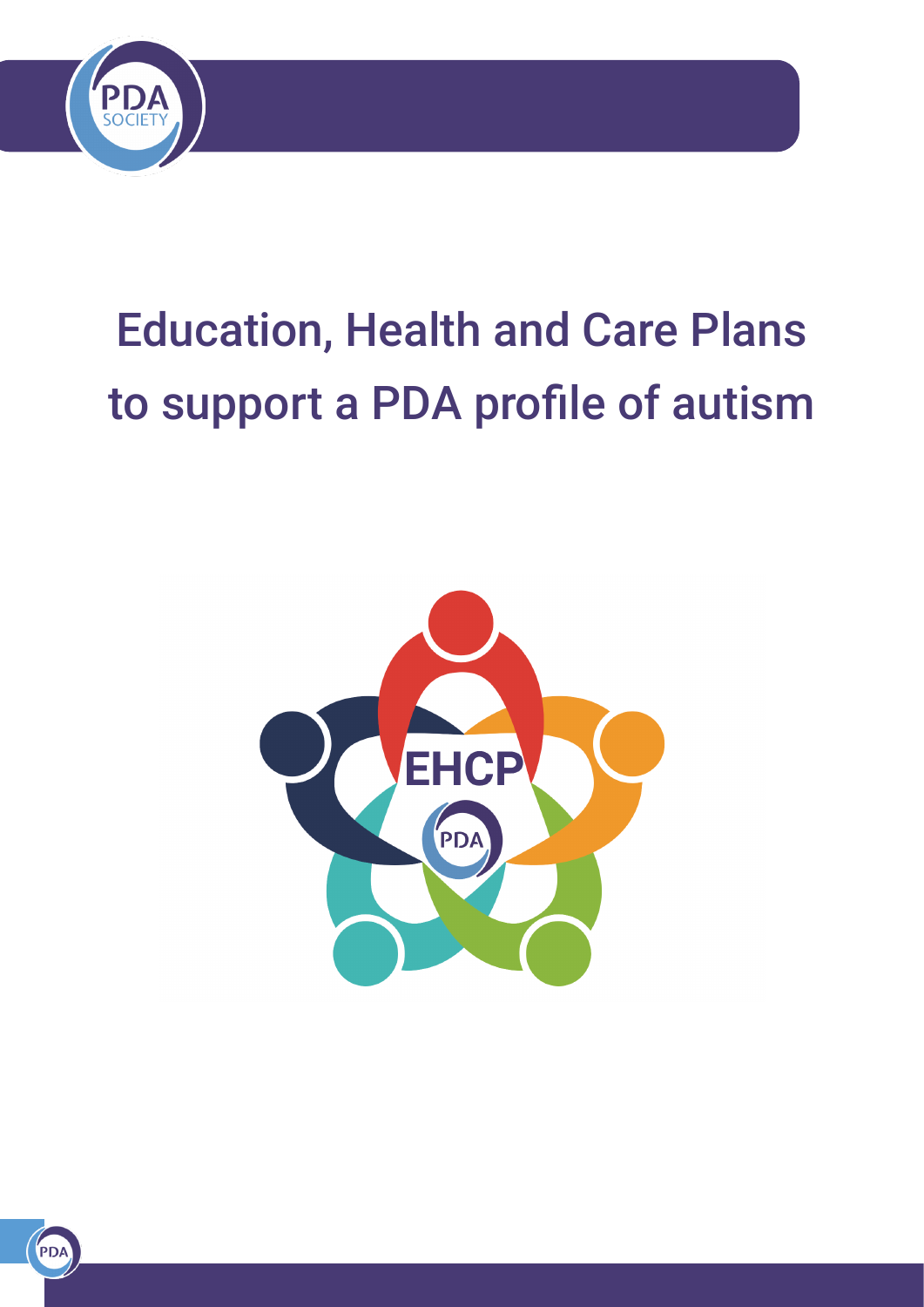# **Contents**

| Acknowledgements                     | Page 1  |
|--------------------------------------|---------|
| Introduction                         | Page 2  |
| Structure of an EHCP                 | Page 3  |
| The EHCP in detail                   |         |
| <b>Section A</b>                     | Page 4  |
| Sections B, C & D                    | Page 4  |
| <b>Section E</b>                     | Page 5  |
| <b>Section F</b>                     | Page 5  |
| Section E and Section F ideas        |         |
| <b>Communication and Interaction</b> | Page 6  |
| <b>Cognition and Learning</b>        | Page 7  |
| Social, Emotional and Mental Health  | Page 11 |
| <b>Sensory and Physical</b>          | Page 14 |

# **Acknowledgements**

PDA

We would like to thank Clare Truman for all her work in writing and collating this report and special thanks go to Steph Curtis, Jilly Davis, Ruth Fidler, Libby Hill, Aileen Hosty, Katie Mabberley, Natalie Menagh, Sally Russell, Vikki Threlfall, Ken Upton and our PDA adult panel for their many contributions.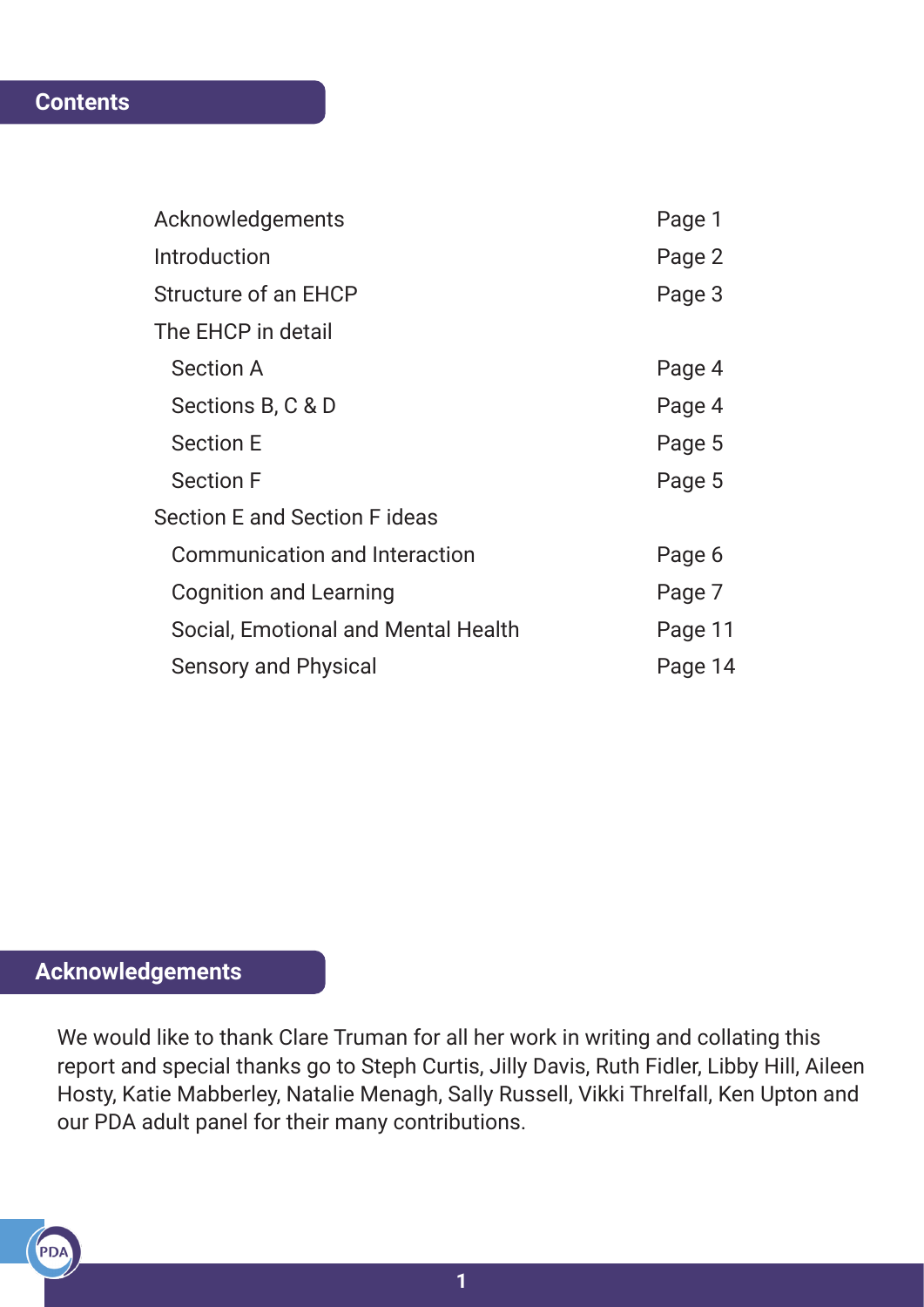An Education, Health and Care Plan (EHCP) is a document used in England to outline a child or young person's special educational needs (SEN) and the provision that should be made to meet those needs. It is written in collaboration with the child or young person, their family, all professionals involved with the child or young person and the Local Authority. It is a legally binding document that outlines the provision that must be put in place to support the child or young person and is reviewed annually.

*Pathological Demand Avoidance (PDA) is widely understood to be a profile of autism which means that individuals* **share autistic characteristics***…*

- *"persistent difficulties with social communication and social interaction" and*
- *"restricted and repetitive patterns of behaviour, activities or interests" present since early childhood to the extent that these "limit and impair everyday functioning" (according to the Diagnostic and Statistical Manual Fifth Edition (DSM-5)), often including different sensory experiences.*

*Individuals are also likely to…*

- *have a need for control which is often anxiety related*
- *be driven to avoid everyday demands and expectations (including things that they want to do or enjoy) to an extreme extent*
- *tend to use approaches that are 'social in nature' in order to avoid demands*

*For more on the key features of the PDA profile, please visit the PDA Society website. It is notable that the drive to avoid demands means that children and young people tend not to respond to conventional parenting, teaching or support approaches.*

Not every PDA child or young person will have, or need, an EHCP but for those who do, these examples of good practice will hopefully provide a starting point for families and professionals. In addition, you would not expect an EHCP to cover all the areas identified here; just those which would be of most help for each individual child/young person. This resource intends to provide you with a 'database' of possibilities.

This resource has been compiled from suggestions from both families and education professionals supporting PDA children and young people and in consultation with our PDA adult panel. Many of these suggestions are useful for anyone who would benefit from an EHCP and some relate more specifically to demand avoidance.

We are very grateful to everyone for sharing their ideas and experiences with us.

If you feel your child would benefit from an EHCP you should request an assessment from the Local Authority. As part of this process an assessment from one or more of the following may be beneficial:

- 1. an Educational Psychologist
- 2. a Speech and Language Therapist
- 3. an Occupational Therapist (trained in Sensory Integration)

More information about how to request an EHCP assessment and about the EHCP process can be found on the IPSEA website: [https://www.ipsea.org.uk/Pages/Category/education-health-and](https://www.ipsea.org.uk/Pages/Category/education-health-and-care-plans )[care-plans](https://www.ipsea.org.uk/Pages/Category/education-health-and-care-plans ) or on the Local Offer page of your Local Authority's website.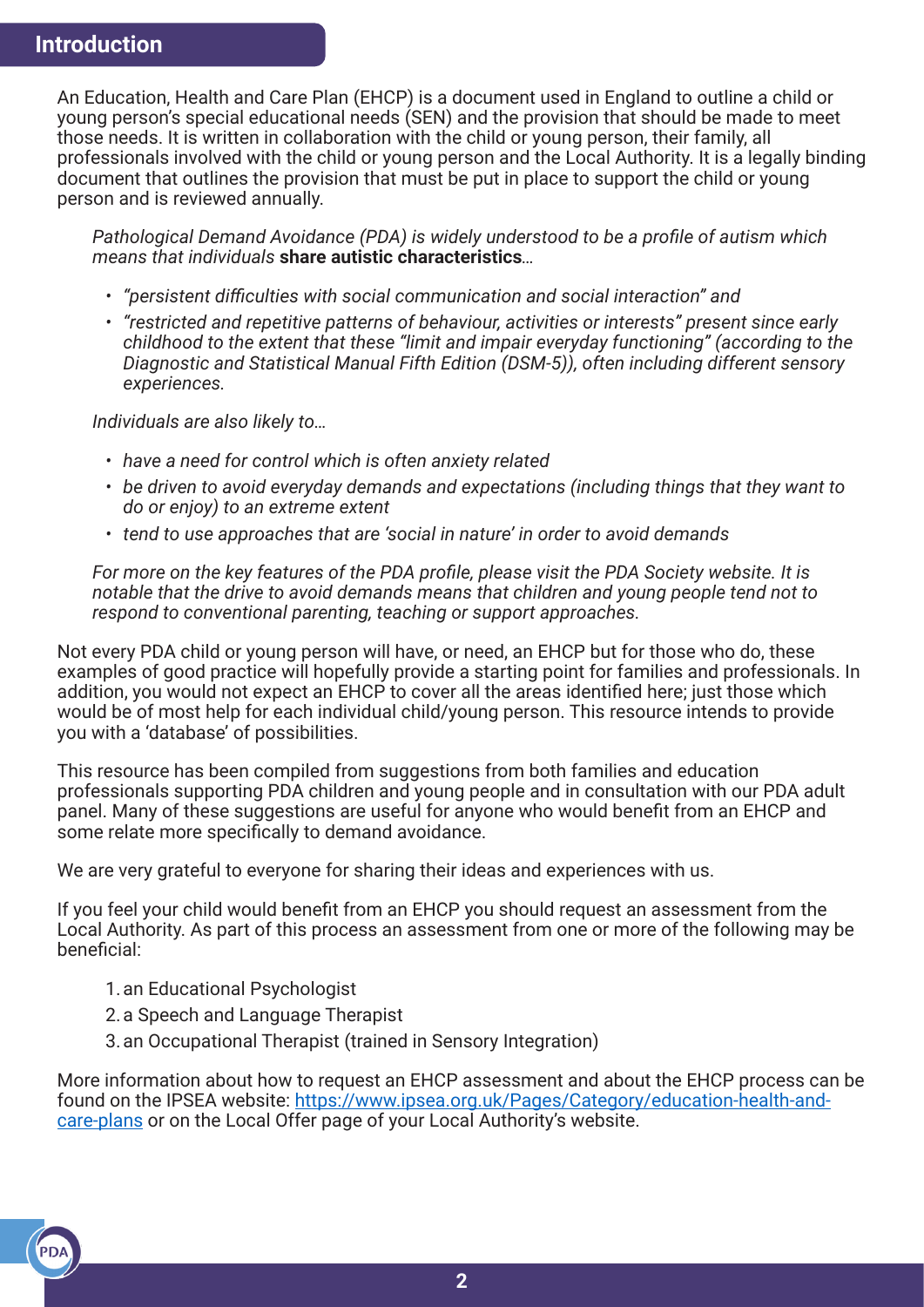# **Structure of an EHCP**

There is a standard structure for Education, Health and Care Plans, although individual local authorities have their own forms to gather the information which can lead to some regional variations. You would expect the structure to be as follows:

**Section A** is an overview of important information about the child/young person. In reality, this section is less important than section B, so make sure all the points are in B-D as well.

**Sections B, C and D** are a description of the child/young person's needs. Section B outlines the child's/young person's educational needs, Section C outlines their health needs and Section D outlines their social care needs. It may be that the child/young person only has needs in one or two sections rather than all three.

**Section E** outlines the aimed for outcomes for the child or young person. These may be in the form of overarching themes and more specific targets, or a number of simple statements. These should include any needs relating to Occupational Therapy and Speech and Language Therapy as well (these needs do not sit in Section G which covers health related needs).

**Section F** outlines the educational provision required to meet the child or young person's needs.

**Section G** outlines the health provision required to meet the child or young person's needs.

**Section H** outlines the social care provision required to meet the child or young person's needs.

**Section I** names the educational placement for the child/young person.

**Section J** describes 'Personal Budget' arrangements where applicable. For more information about personal budgets visit your Local Authority's Local Offer page.

**Section K** contains Appendices (e.g. professional reports).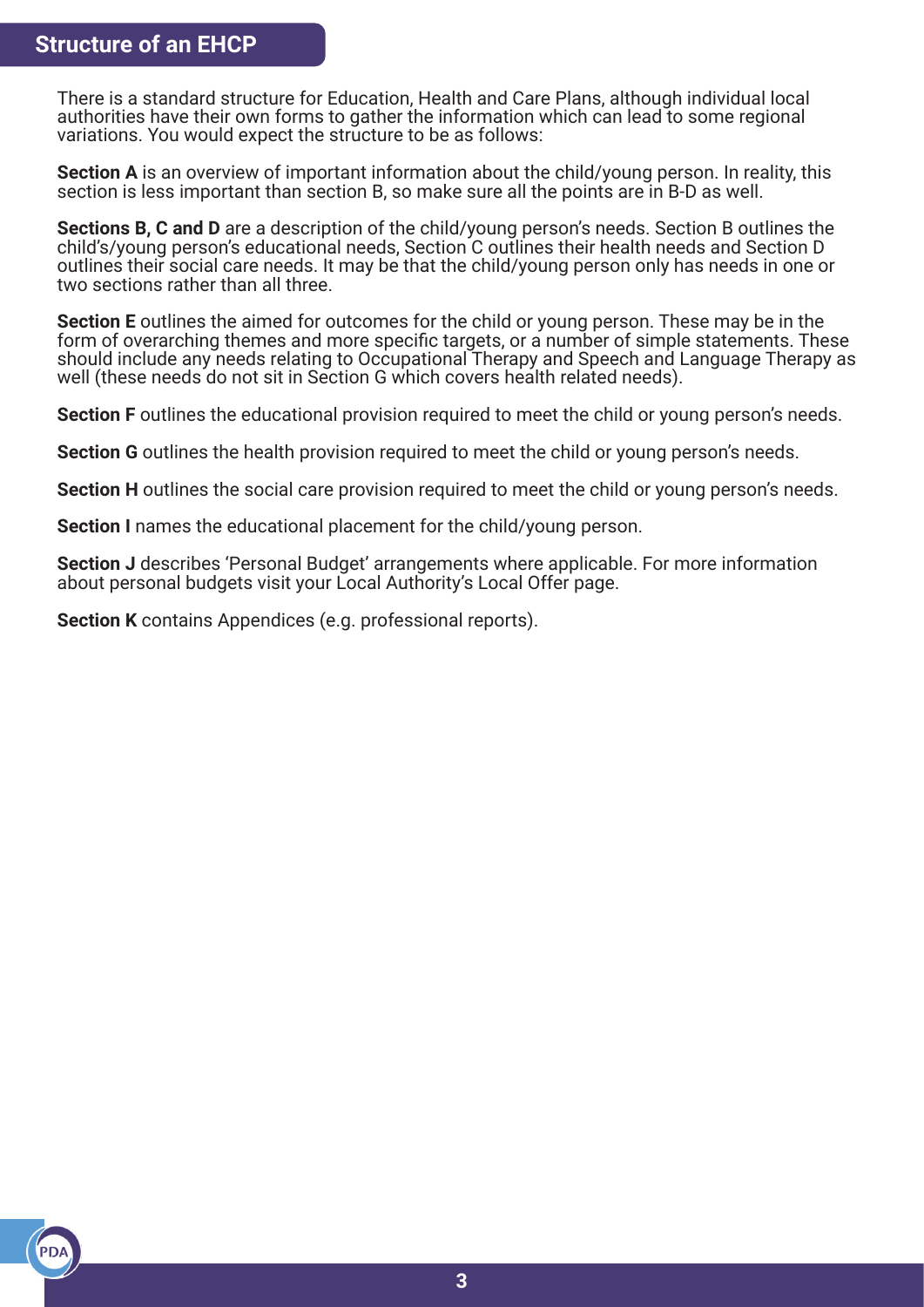#### **Section A**

Section A generally contains an overview of important information about the child/young person. Much of this information is very basic (name, address, date of birth etc.) but the section may also include what is called a **One Page Profile** which allows the child/young person and/or those who care for them to express their likes, strengths and interests, what is important to them and how people can best support them. You can find an example on our website here: [https://](https://www.pdasociety.org.uk/resources/child-profiles/) [www.pdasociety.org.uk/resources/child-profiles/](https://www.pdasociety.org.uk/resources/child-profiles/)

When writing a **One Page Profile** and/or a "How to Support Me" section you may want to include examples similar to the following:

- X needs everyone in contact with them to understand and use Pathological Demand Avoidance (PDA) approaches.
- X needs extra time to process requests demands/time pressure increase anxiety.
- Communication from school-home and vice versa needs to be regular and ongoing.
- X needs individual attention in the morning to help talk them through the day ahead and set the scene. They need help with forward planning. Changes should be talked through more than once and visual prompts should be used. Staff need to prepare X for changes in their routine.
- X requires a lot of support with making and maintaining friendships.
- X may require support with more abstract vocabulary in the curriculum and they benefit from pre-taught preparatory sessions for vocabulary.
- X needs gentle encouragement in a fun way for example: 'Bet you can't', or 'I'll do x if you do y'.
- It can be very difficult to assess X's abilities as they usually refuse to use pencil and paper to record their work. A scribe or alternative ways of recording are necessary; they need help to record their ideas on screen. X requires support with their handwriting.

# **Sections B, C and D**

PDA

Sections B – D are a description of the child/young person's needs. Section B outlines the child/ young person's educational needs, Section C outlines their health needs and Section D outlines their social care needs. It may be that the child/young person only has needs in one or two sections rather than all three.

When writing **Section B** you may want to consider the following questions, and for every point identified there should be an outcome in Section E and a provision in Section F:

- What are the child/young person's main strengths in each of these four areas: Communication and Interaction; Cognition and Learning; Social, Emotional and Mental Health; Sensory and Physical? This is not a legal requirement, but some local authorities include this here. Ensure it doesn't deflect from the focus on need for support. An alternative is to ensure balance by including strengths in Section A.
- What are the child/young person's main challenges in each of these four areas: Communication and Interaction; Cognition and Learning; Social, Emotional and Mental Health; Sensory and Physical?
- How does the child/young person's demand avoidance affect their education?
- How does the child/young person feel about themself? How do their needs impact their selfesteem?
- What were the outcomes of any professional assessments undertaken? It may be useful to include the scores of standardised assessments completed by psychologists, speech and language therapists or occupational therapists here.
- Does the child/young person have any formal diagnoses? If so, are they aware of these diagnoses?
- How does the child/young person feel about having their differences documented or known by others?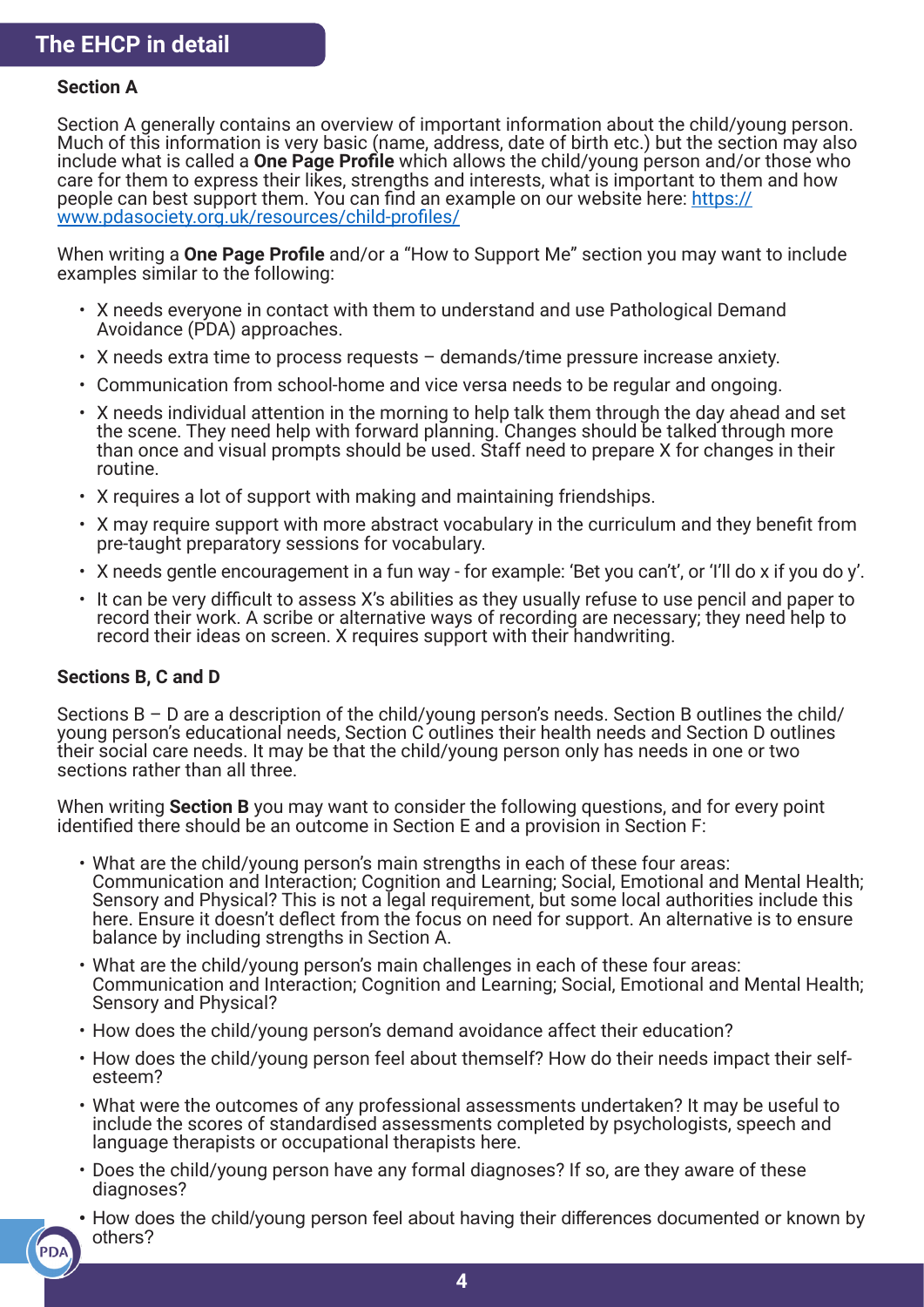More specifically, does the child/young person have difficulties with…

- processing information
- executive functioning? If so, what is the impact of these difficulties
- attending school or college? how easy/difficult is it for them to attend school or college
- anxiety, and if so, what are the causes and what is the impact of this anxiety on their day to day life and learning
- receptive language (understanding what people are saying to them)
- expressive language (making themself understood)
- being selectively mute
- making and sustaining friendships
- interacting with peers (for example during group work) or with adults
- social communication techniques
- building and maintaining self-esteem
- emotional regulation
- their vision/hearing
- independent living skills
- fine/gross motor skills
- sensory processing and/or sensory integration
- certain sensory experiences
- masking their difficulties at school

# **Section E: Writing Outcomes**

**PDA** 

The outcomes set in Section E should relate to the needs outlined in Sections B, C and D, so include health and social care. They should be centred around the child/young person and their aspirations with a balance between things that are important **to** the child/young person and things that are important **for** them. It is important for families and professionals to work closely together on this section to ensure that the outcomes are meaningful for the child/young person and will make a real difference to their life, either because they are linked to their interests and aspirations or because they are essential skills for living.

It is important not to include any element of improving compliance or learning to manage avoidant behaviours, as this would be counter-productive. Instead, focusing on things like managing stresses, building resilience and building self-esteem are likely to be helpful. From Year 9 onwards, outcomes should focus increasingly on preparing for adulthood and focus on matters such as the qualifications and experience needed for future employment purposes.

Sometimes outcomes are arranged with overarching aims followed by smaller short-term targets.

# **Section F: Identifying the Provision Required to Meet the Child or Young Person's SEN**

Once the outcomes have been set, you can then move on to identifying the provision needed to meet the child or young person's SEN. These provisions are detailed in Section F of the EHCP. When writing recommendations you will want to consider best practice approaches for PDA children and young people while also taking into account the child or young person's individual preferences as not all suggestions will work for everyone.

Suitable provisions are likely to include consideration of: personalised learning; flexible timetables and lesson objectives; trusted relationships with key members of staff; provision of key professional input such as SALT, OT; staff access to ongoing training, guidance and advisory input; a lead professional; and perhaps an emotional wellbeing and social curriculum. The provision in this section is required to be detailed, specific and quantified so avoid using words such as access to, opportunities to, regular, may benefit from  $-$  all of which are vague, ambiguous and unenforceable.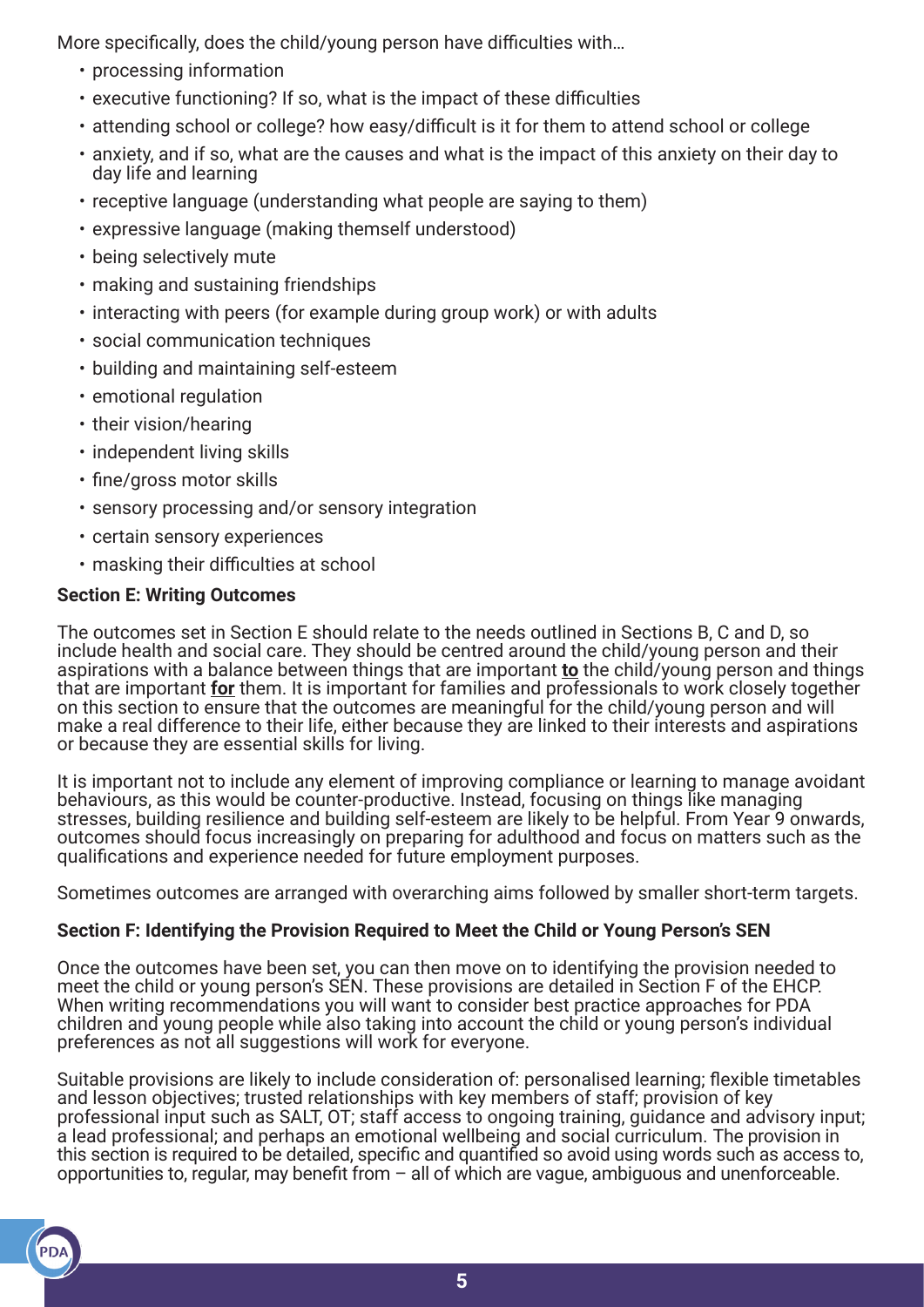When writing or contributing to **Section E** and **Section F**, you may want to consider the following ideas:

## **Communication and Interaction**

**Section E outcome: X will develop social interaction and communication skills so that they can interact comfortably and effectively with adults and peers in a range of social and learning situations.**

#### **Section F strategies:**

#### *Encouraging communication*

- Universal support: ensure all students are equally included in the school community give prominent positions of responsibility to all students including those with additional needs. Encourage unconditional positive regard to be held by all students and staff for each other (also shown as an option on page 13)
- Whole school training in PDA is required so that all staff understand and accept autistic communication and interaction and what approaches will be helpful; fully integrate this understanding when planning, delivering and assessing learning (also shown as an option on page 13)
- If X says something that is not relevant to the conversation, listen and respond before gently guiding them back onto the topic
- Encourage X's interaction with a range of people and help them to understand how communication style may need to be adapted in different circumstances
- Model communications and interaction skills
- Use role play to help model and practice communications and interaction skills
- Explain context and help 'unpick' misunderstandings
- Try to avoid the use of ambiguous/figurative language or always ensure that the meaning of such expressions are clearly explained
- Provide calm, reasoned explanations about why and how things need to be done, allowing room for negotiation and compromise
- Be aware of slower processing speed and allow take-up time and a chance to process what is being said or asked
- Give praise in a low-key or indirect way
- Try using other communications methods such as writing, drawing or using messaging technology – in addition to or instead of verbal communications. Adopt a 'mix and match' approach or introduce novelty (e.g. use a 'survey' or multiple-choice questionnaire to encourage communication).
- X will be provided with social stories to show examples of useful behaviour in different social situations
- Staff to adopt a 'life coaching' approach to helping X navigate the social world looking for in vivo teachable moments and modelling approaches
- Any social skills programmes used with X should be strengths-based, respectful of neurodiversity and capacity-building

*Providing a peer group*

- Create opportunities for X to work with peers, particularly those with shared interests
- Focus on developing trusting and reciprocal relationships between peers and between adults and students
- Be aware of X's vulnerability to bullying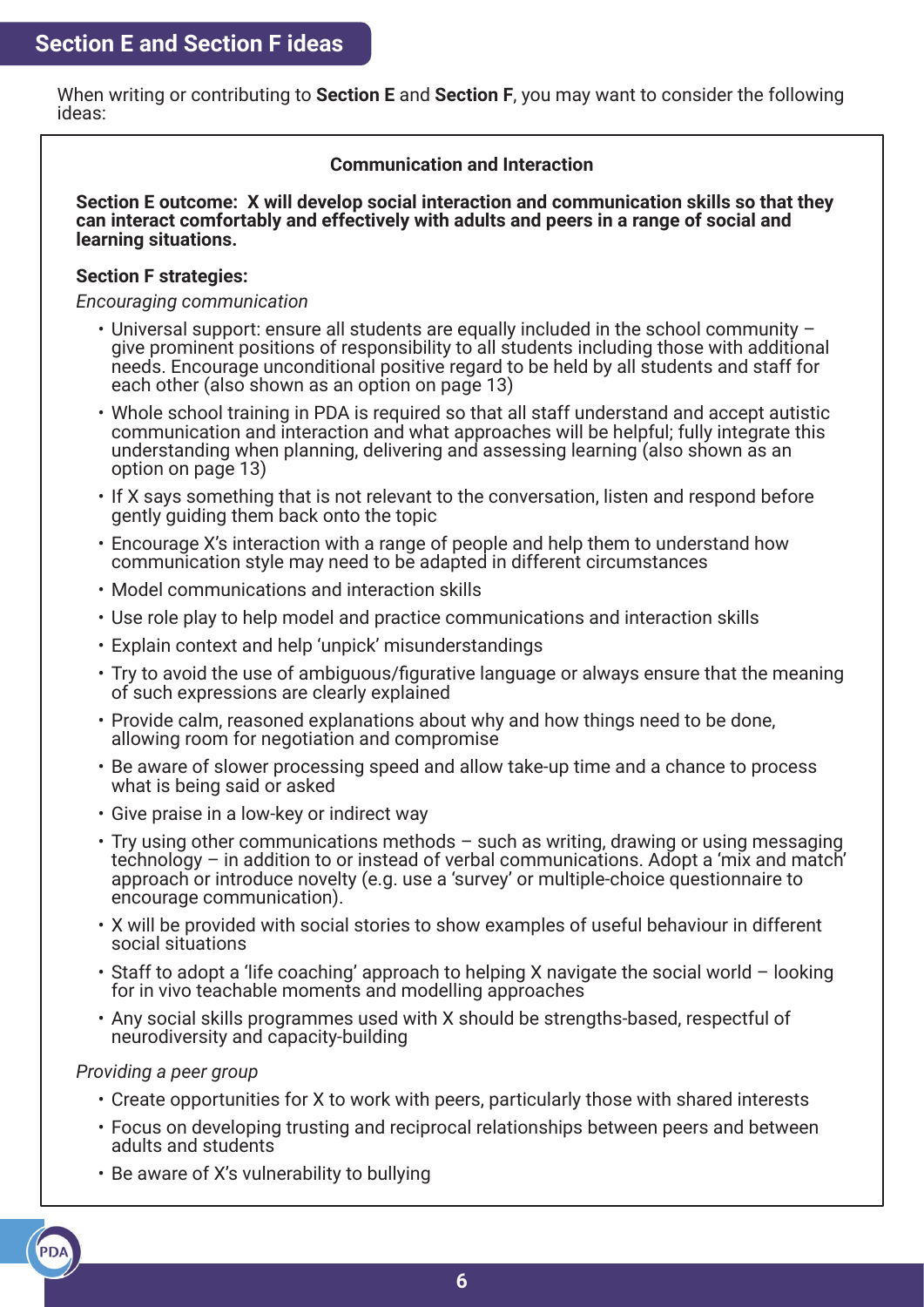- Whole class training on diversity in all its forms, with a focus on neurodiversity, to encourage understanding and acceptance
- Introduce a school-wide buddy system to ensure children support one another
- Help X to understand the benefits to them and their peers of social skills such as give and take, turn-taking, cooperation, respect, following rules etc. whilst also encouraging self-advocacy and being accepting of difference
- It may be easier for X to take part in a structured group activity if each child is given a very specific role within the task, and/or if X is given a specific role where they feel in control (e.g. being a time or record keeper)
- Model and explicitly teach the whole class different strategies for when situations with peers become difficult, e.g. walking away, having a named adult to seek out, producing 'scripts' for in the moment and to help in repairing relationships
- Provide optional opportunities to interact with peers. However, there should be no expectations for X to work alongside other children or work at a pace they are not comfortable with

## **Cognition and Learning**

#### **Section E outcomes:**

**X will be able to access the curriculum and will achieve in line with their potential. X will learn the life skills required to lead an independent adult life, such as self-care, personal hygiene, independent travel, cooking and managing money.**

#### **Section F strategies:**

*Presenting learning tasks*

- Offering X a choice of two tasks that meet the learning objective
- Placing tasks for X in front of them without comment
- Allowing X the choice of working in the classroom or the library
- The use of a visual timetable where X chooses the order in which tasks are completed
- The use of tasks that require X to correct the teacher's mistakes
- Creating a "Projects on Pause" folder for X where tasks can be placed to be completed at a later date and old tasks can be revisited at a more convenient time (see 'Can I Tell You About Pathological Demand Avoidance' by Ruth Fidler and Phil Christie)
- Increase readiness for learning by having movement breaks between every desktop task (which helps to regulate arousal levels)
- A flexible timetable that allows teachers to present activities at times of the day when they are most likely to be successful
- X can be given a key role e.g. time-keeper, scribe or tally counter during activities
- X has pre-teaching so that they are familiar with language and key topics
- Avoid asking X too many questions
- Modify work expectations
- Introduce goals gradually
- Empower X by allowing more choice in their activities
- The class teacher will ensure that X receives additional time to complete work
- The class teacher and/or teaching assistant will provide notes or photocopies of class material where possible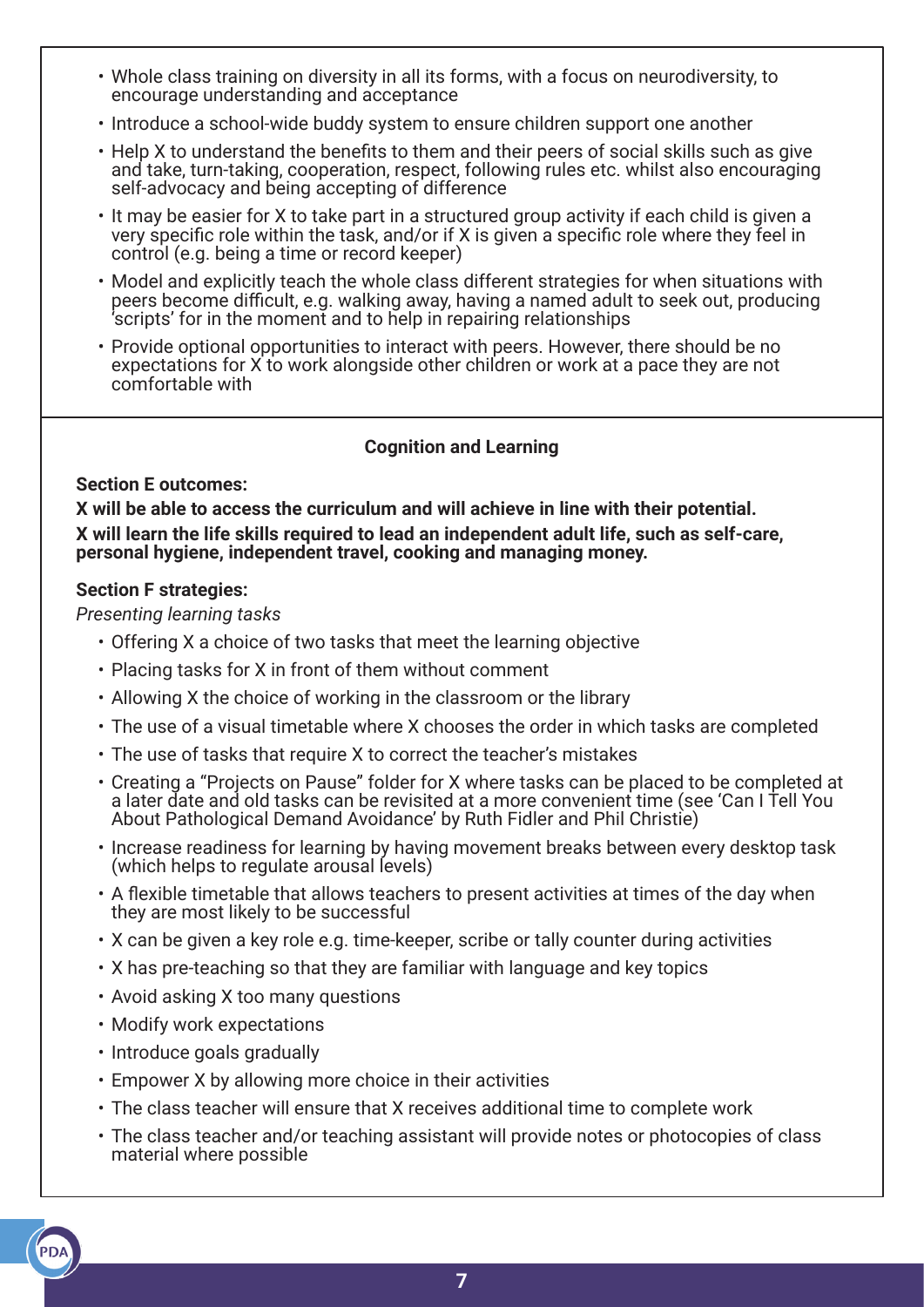- The class teacher and/or teaching assistant will ensure X is provided with books that are related to their interests to encourage them to read more challenging texts. Spellings will also be taken from topics which draw on X's interests
- The class teacher will offer X opportunities to lead sessions at the front of the class in order to boost their confidence and participation
- The teacher and/or teaching assistant will consistently provide X with alternative ways to record their work. This could include use of a tablet or computer, X dictating or typing responses, or practising spellings using magnetic letters, for example
- All staff will offer X alternatives and be flexible about what X can do, and when
- A selection of project work activities to be available on a daily basis, allowing choice between which are worked on at a given time
- A visual timetable, broken down into 'now' and 'next' within each session. Provide X with some choice, where possible, for example, allowing them to choose the order in which they will need to complete the tasks
- Lessons need to be presented in a variety of learning styles based on X's levels of anxiety and motivation to learn. At times X requires and benefits from a planned/template support and at other times a more flexible visual approach, depending on their tolerance at any given time
- There will need to be a commitment from teaching, support and management to work with X on the exploration and development of a highly individualised teaching approach and teaching style. There will need to be detailed record keeping, monitoring and reviewing in order to highlight what works when and why in engaging X in learning
- Provide a highly individualised style, based partly on the understanding of demand avoidance/PDA but partly on X's personality and tolerances
- Facilitate additional processing time for X in lessons
- Structured writing tasks needs to be linked to X's interests wherever possible and be differentiated appropriately for X to access
- Continual use of practical, flexible and visual learning activities to engage and motivate X
- Breaking instructions down into small manageable tasks with enough detail that X knows what will be coming next but with minimal language. Having instructions already written down or visual cues to refer to helps X to complete a set task
- X will be supported to develop strategies to enable them to process what they have heard in lessons so that they are able to retain and act upon what they have heard
- Use visual aids when giving instructions to X
- Ensure X has understood what is being asked of them by the use of sensitive questioning
- De-personalise demands and requests
- Disguise demands by playing games
- Use language that feels like an invitation is being offered
- Use indirect language to encourage engagement, e.g. 'I wonder if?' 'Let's see if we can' 'Maybe we could investigate…'
- Allow take-up time, i.e. the adult to 'plant the seed' of what they would like to happen at the start of the session, but avoid expecting it to happen straight away
- Introduce techniques such as distraction or humour, when appropriate and with caution
- Introduce goals gradually, building on positive experiences and ensuring X gets some sort of acceptable achievement out of every encounter. Avoid a sense of failure. Limit adult expectations, whilst being mindful of ensuring X ultimately is able to reach their potential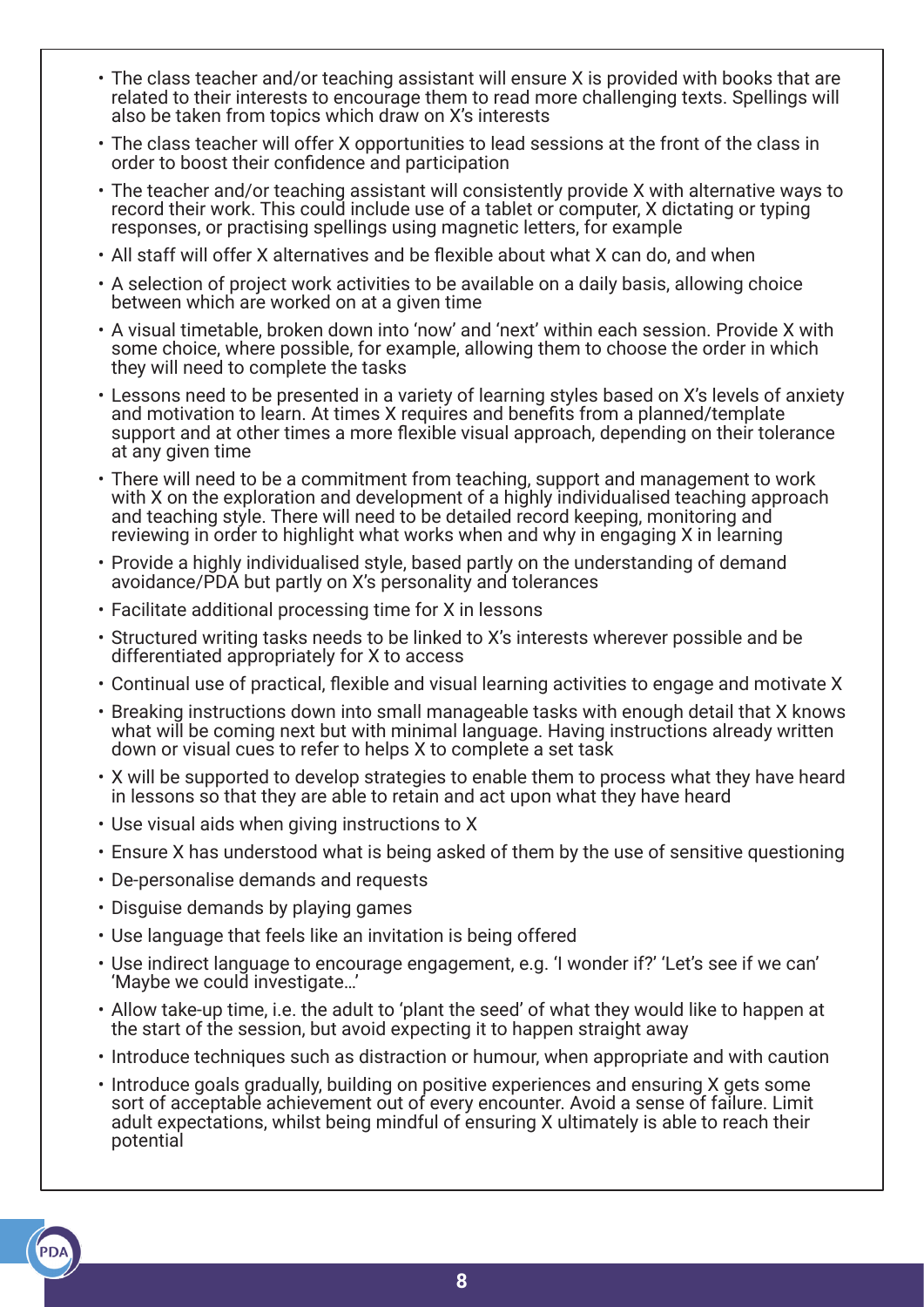## *Staffing requirements*

- X will be supported by staff who have an understanding of autism and pathological demand avoidance who can be flexible in approach and use alternative learning opportunities to engage X
- X will have a key adult whom they can link with and who X trusts will listen to them and support in problem solving
- X has light touch support from an adult who can ensure X remain focused and can judge when they needs an alternative approach
- X will benefit from support from a member of staff who
	- –attunes to X's emotion and pace
	- –responds appropriately to X's signals to foster a sense of communicative competence
	- –recognises and supports X's own strategies, behaviour, language and metacognitive strategies to self-regulate
	- –recognises dysregulation and mindfully offers support
	- –offers breaks from interaction when necessary
	- –facilitates re-engagement unobtrusively
	- –offers choices verbally and non-verbally
	- –waits for and encourages initiation
	- –provides a balance of responses
	- –respects X's wish and need for independence, but equally is available to respond and offer assistance before X becomes overwhelmed
	- –is flexible and offers solutions
	- –allows for breaks
	- –offers time for problem solving, task completion, mistakes to be made and recovered from
	- –interprets "behaviours" as communication
	- –honours X's protests, requests or refusals when appropriate
	- –uses appropriate proximity, non-verbal behaviour to encourage engagement
	- –provides guidance for interpreting the feelings and opinions of others
	- –models appropriate behaviours
- Ensure all of the team working with X know the adjustments they should make when communicating with X
- Teachers and TAs to be creative and resourceful in the development of activities, using surprise as a positive engager
- Teaching staff to be skilled at negotiating and suggesting rather than expecting participation
- Teachers and TAs to give X some choices so that X can feel some sense of control
- Key professionals whom X knows well and trusts and who understands X's complex needs, and are flexible in their pedagogic and therapeutic interventions and topics
- Ensure X is taught by teachers and TAs who have received specific in-depth PDA training and have experience in working with pupils with PDA
- It is important that staff promote a sense of belonging within the school and that X feels they are working in collaboration with staff and the school
- Confident and familiar staff team working with X at all times
- Staff to be flexible and adaptable in their approach, providing X with a balance of control within the parameters they can meet

**9**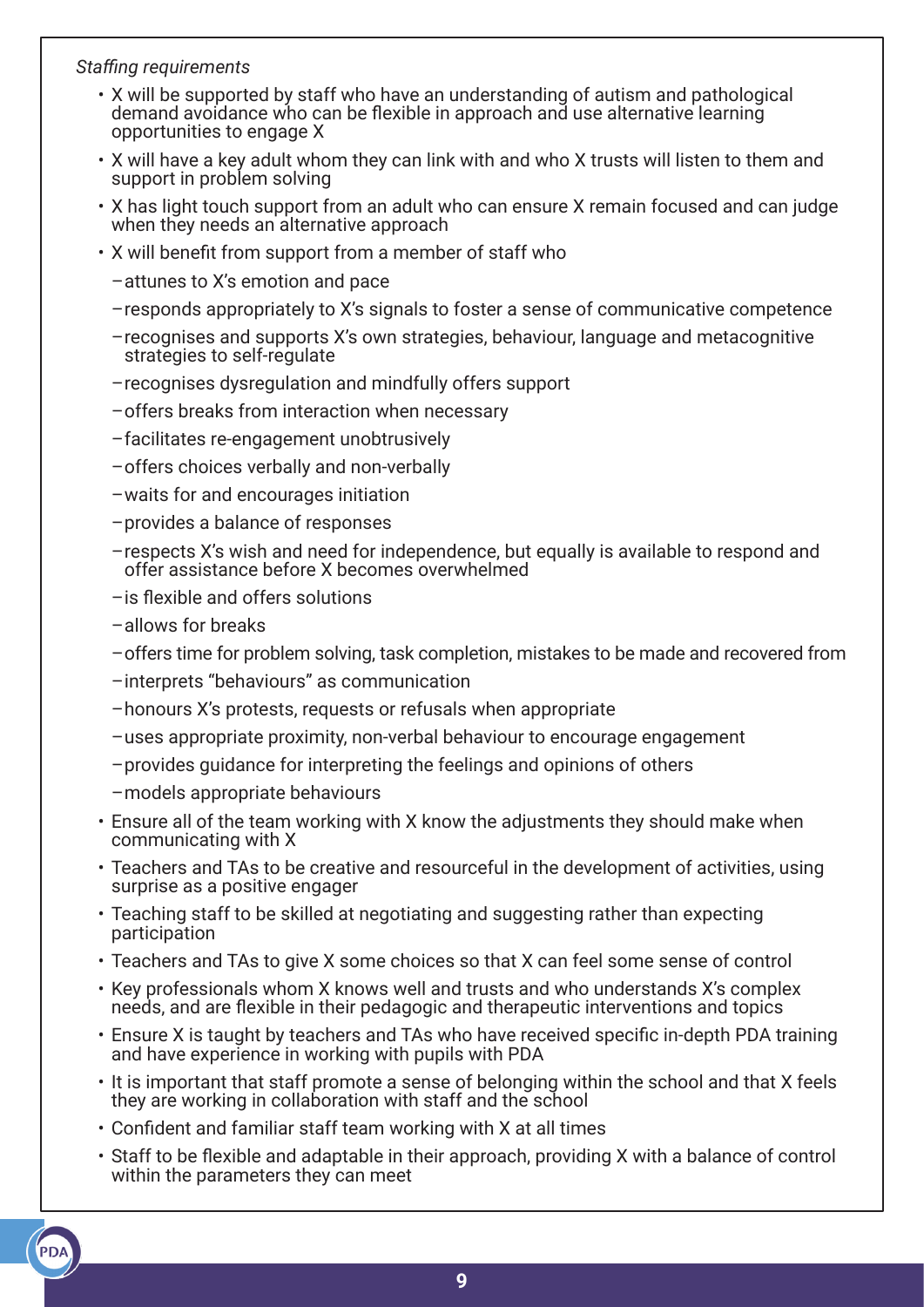- 1:1 support should be delivered by a key member of staff who can develop a rapport with X such that X is and feels understood and that X is respected as an equal. Staff should focus on supporting X to build trust in themself and the school. It is important that the key adult builds up an intimate knowledge of X such that they know when to pursue an objective and when to reduce pressure, making continual adjustments as needed. It is also important that the relationship develops such that X builds up and accumulates trust in the individual worker, becoming more confident in their ability to adapt accordingly. The quality of relationship(s) is fundamental
- Adults working with X will use negotiation and humour to effectively manage X's needs

#### *The learning environment*

- X will be offered a small and safe learning space where X is able to rebuild their selfesteem and confidence
- The SENCo will ensure X is provided with an appropriate classroom environment where noise levels are kept to a minimum and a quiet personalised space away from distractions is made available when required
- X will be provided with a peer group they can identify with
- A learning environment which takes account of X's sensory needs
- Access to a safe base
- Access to a quiet area when needed in order to enable regulation and encourage focused work
- Minimise distractions and provide an environment with reduced sensory stimulation, when required
- X to have access to a quiet space to rest between intense listening and learning times to manage overload

#### *Curriculum/learning programme*

- X has an individualised learning programme that builds on their interests/bases itself on active learning activities and X's special interests and strengths
- Provide X with a curriculum that is matched to their needs and abilities, based on learning tasks that are short, visual and interactive with a clear beginning and end point
- Provide stimulating and exciting opportunities linked to X's interests, strengths and experiences. Provide opportunities for incidental learning. Novelty and variety may be effective
- As X becomes more able to engage, provide access to a broad and balanced curriculum, ensuring that this process follows X's lead. Ensure the curriculum is fully modified to meet X's individual needs, taking into account their specific motivations, variable concentration, and in particular  $\bar{X}$ 's social and emotional needs
- Continued access to a personalised, flexible and differentiated curriculum, taking account of X's individual learning style and strengths
- Using a stepped approach to learning with activities broken down into small steps
- Personal tutorial time
- A flexible approach

#### *Interaction, praise and sanctions*

- Be cautious about rewarding success
- Ignore negative behaviours
- Stay calm and neutral
- Use a soft slow and calm tone of voice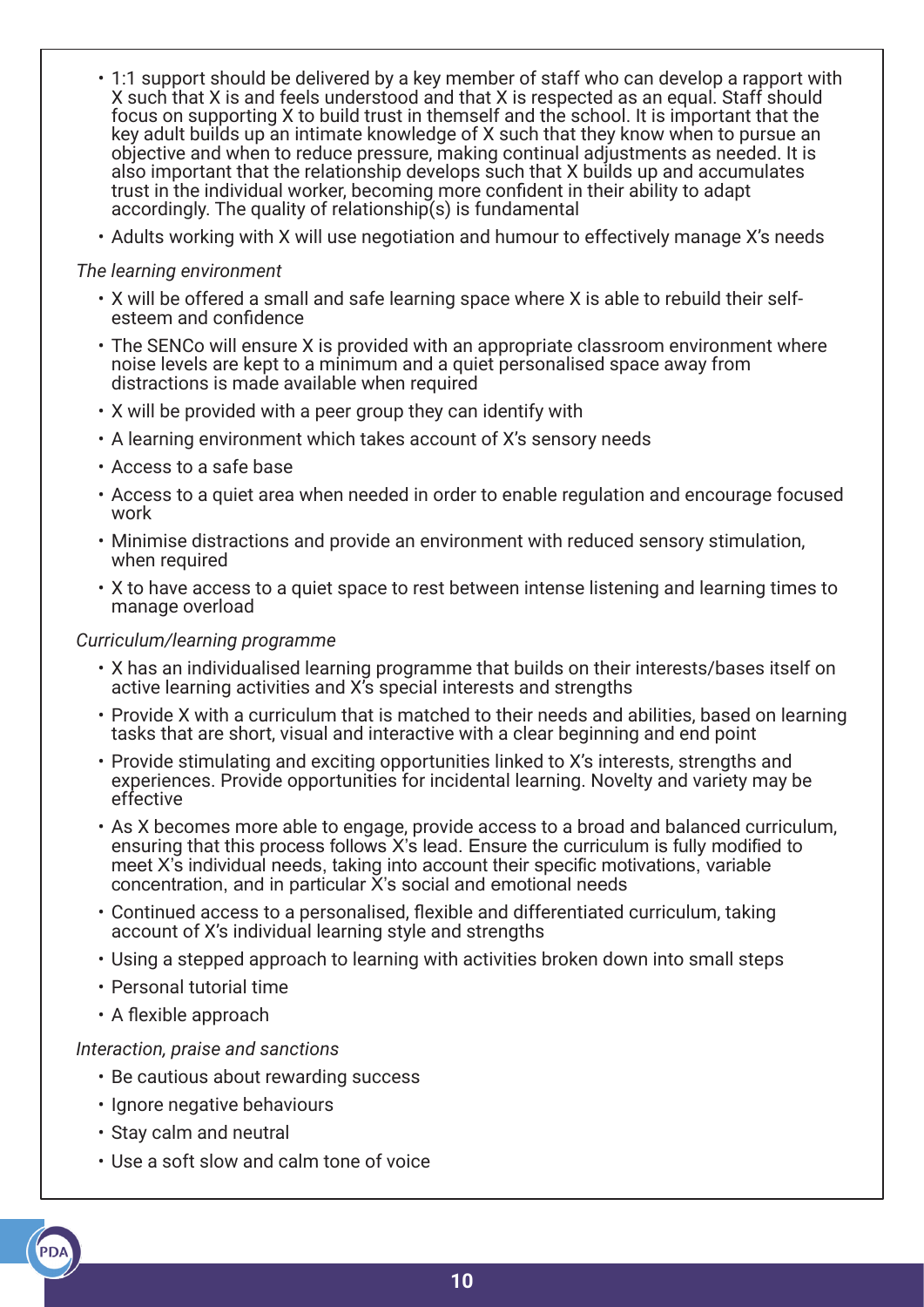- Use X's body language and demeanour to ascertain if they would like to be praised for something
- Use indirect praise
- Staff to analyse X's presentation and responses on an ongoing basis and make reasonable adjustments as needed
- X requires staff to support them to make decisions and avoid coercing or encouraging. It is important that X does not feel they are being pressured into following another person's ideas
- X should be fully included in all decisions such that they feel able to make suggestions, participate in discussions and have the final say
- Respect and valuing X is particularly important and this should be communicated by all adults working with X
- All staff to have positive interactions with X whenever possible, with an unmentioned emphasis on X's academic potential, to collaboratively develop a range of activities that will provide positive experiences

## *Preparing for learning*

- The teacher and/or teaching assistant will talk X through daily and weekly activities which will include assembly, playtime and lunchtime arrangements
- The class teacher will utilise a variety of stress toys for X when necessary to help X to pay attention
- Daily access to flexible visual prompts to help X understand the structure of their day i.e. timetables so X knows what is happening in a day and timers so they know when activities start and finish
- Follow a sitting task, with one that involves X moving around. Provide regular breaks, as required

# **Social, Emotional and Mental Health**

#### **Section E outcome: X will have opportunities to develop emotional regulation skills and strategies to manage their anxiety.**

# **Section F strategies**:

*Anxiety Management*

- Staff to adopt a 'low arousal' approach when working with X
- X's assistant will try to find out what causes their anxiety and what motivates X, to help develop strategies and give X time to discuss their anxieties and interests. Interests can be used as motivators by offering time spent researching them or incorporating them where possible into the curriculum  $-$  creative techniques or observation may be required rather than direct enquiry as X may not acknowledge their anxieties nor know the causes, and may be selectively mute.
- Staff will model and teach strategies on how to recognise, monitor and manage X's anxieties, in order to develop X's self-awareness, self-regulation and self-expression
- Time for activities that reduce X's anxiety will be built into their schedule
- A flexible approach, all adults will be creative and responsive to X's anxiety levels and current needs
- Opportunities to explore a range of calming strategies with X to identify something X feels they could use to reduce their anxiety
- All staff to monitor X's stress levels and identify signs of increased anxiety. Adults to decrease demands in response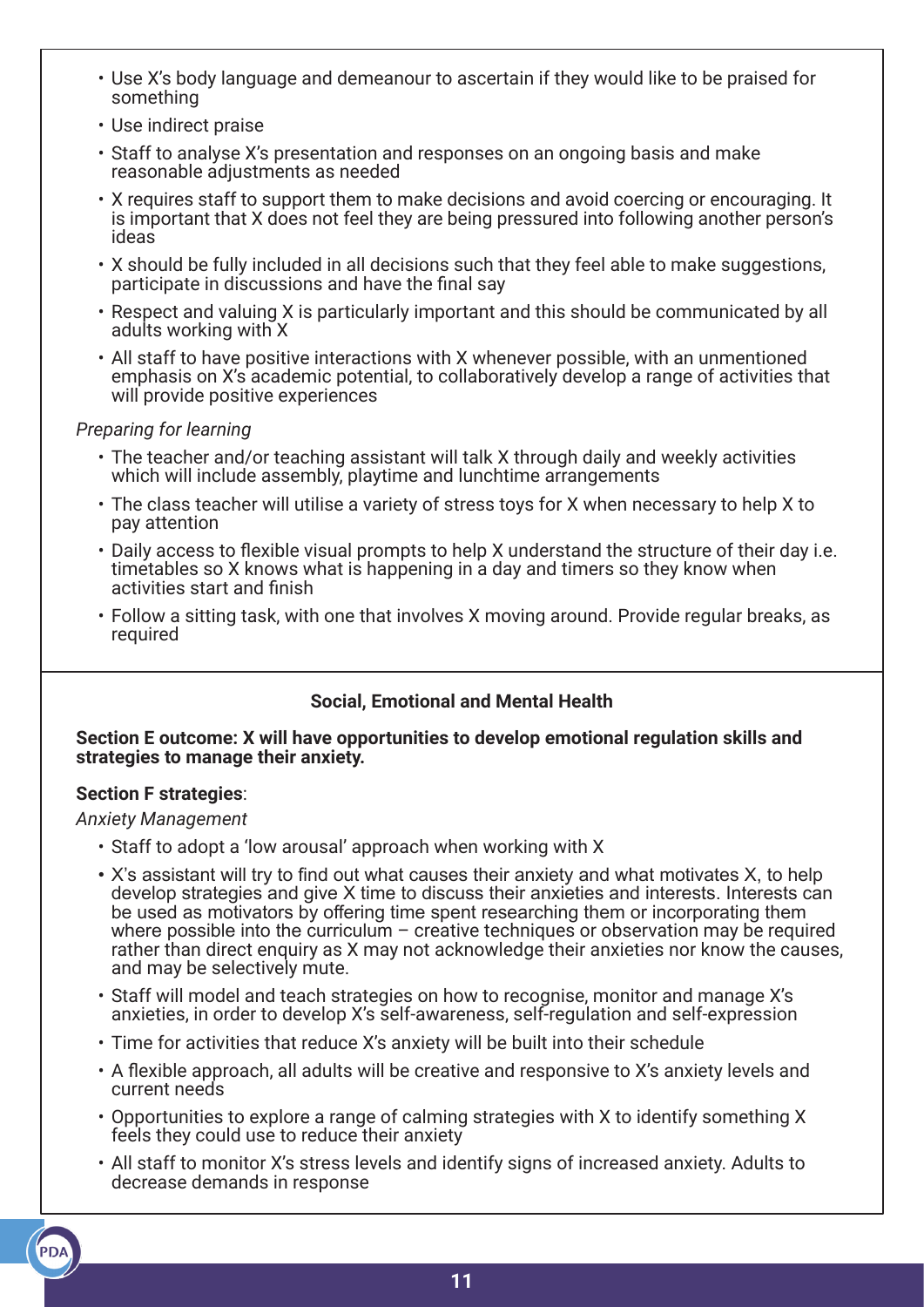- Encourage X to begin to identify their own stress levels and what they need, and model/ teach X the skills to communicate this
- Look ahead, anticipate predictable triggers and plan strategies in advance
- Model/teach relaxation techniques such as use of guided imagery, music etc.
- X will need help to develop anxiety-management techniques suited to PDA, including new ways of thinking about their own expectations – for example, avoiding one thing to do another, developing choices within tasks, accepting some things can't be done (which may then make it possible)
- Providing daily access to a quieter working area for times when X's anxieties are high and they find whole class learning stressful
- Staff will support X in developing routines for when the usual routine changes, to develop X's ability to cope with change, and offer scripts for X to use when they are beginning to feel upset
- Having daily clear routines that are planned/discussed with X, offering some flexibility/ choice to try to keep anxiety low. Having a flexible and negotiable visual timetable that is discussed in collaboration with X and has some flexibility to support X's demand avoidance profile and to prepare X for any unavoidable change
- Time out of structured lessons each day to enable X to reflect on and regulate their sensory system
- Where unexpected changes or events occur, ensure X's key adult can provide them with reassurance and a 'running commentary' as to what is happening and why
- School will identify a support assistant with good knowledge of PDA with whom X can build a trusting relationship
- The SENCo will ensure that X has individual adult support for any irregular on and off site activities, such as class trips

#### *Managing demands to reduce anxiety*

- The teacher will ensure X is provided with a limited number of achievable activities to complete each day. Tasks will have a clear beginning and end point and should be modelled first. These activities will be presented on a written 'to do' list and X can choose the order in which they complete them
- Work beside or even slightly behind X, rather than face to face
- Adults working with X will need to work sensitively to help them to manage demands and to choose language which does not, in itself, cause additional anxiety

#### *Reacting to distress*

- If X becomes distressed, all staff will give X the opportunity to calm down in a quiet place without further questioning at that time, and discuss antecedents at a later, more suitable time
- X to have an identified safe space in school where they can work with adults on a 1:1 basis or independently if they become overwhelmed being in a classroom/group learning environment. X should be supported to access this by a trusted adult
- Adults to keep calm and level in their own emotions, including facial expressions
- Avoid confrontation
- Do not restrict X's movements or prevent X from leaving a classroom as this is likely to exacerbate their distress
- Use Dr Ross Greene's Collaborative & Proactive Solutions model to identify X's lagging skills and solve problems together once X is calm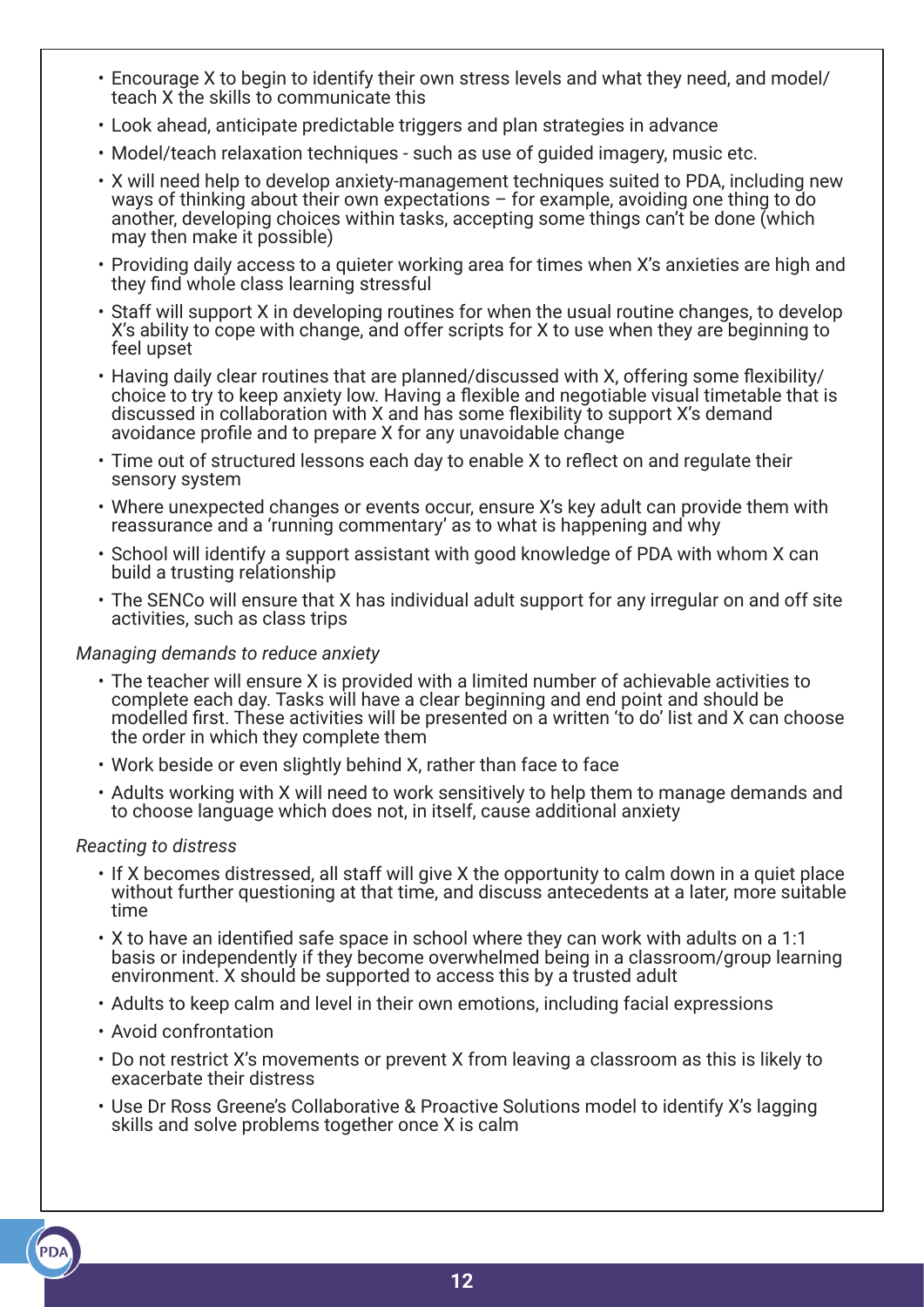## *Modelling and teaching emotional regulation/emotional literacy*

- The teacher and/or teaching assistant will provide a system to enable X to communicate how they are feeling such as the use of a scale from one to ten or a traffic light system associated with pictures of facial expressions
- Adults to model noticing and talking about theirs, X's and other children's emotions, explicitly linking cause and effect
- Activities that increase emotional literacy (reference the resources that would be used)
- Engaging in work on recognising and understanding emotions; including work on calming strategies by an PDA trained adult who has a positive relationship with X
- X will be provided with videos, mirrors and stories to teach the tone of voice, facial expression and posture associated with different emotions. Adults will exaggerate their facial expressions in real life situations to make links for X
- Weekly dedicated sessions to work on social and emotional curriculum e.g. personal tutorials
- Daily opportunities for individual and small group work to develop positive social and learning experiences supported by a PDA trained adult who has a positive relationship with X
- Continued opportunities to meet with a key worker for discussion in order to address issues as and when they arise
- Planned time with a trusted PDA trained adult to talk through worries to help X learn ways of managing their feelings

#### *Effective support from staff*

- Universal support: ensure all students are equally included in the school community give prominent positions of responsibility to all students including those with additional needs. Encourage unconditional positive regard to be held by all students and staff for each other (also shown as an option on Page 6)
- Whole school training in PDA is required so that all staff understand and accept autistic communication and interaction and what approaches will be helpful; fully integrate this understanding when planning, delivering and assessing learning (also shown as an option on Page 6)
- Ensure good communication links with home to allow for strategies that are positive for X to be shared and ensure they have a good start to the school day
- All staff will adopt a similar approach to supporting X. For example:
	- –provide choices
	- –provide additional take-up time
	- –reduce the amount of staff talking and avoid staff asking too many questions
- The class teacher will ensure that all staff on playground duty are aware of X's needs so that they can be helped to achieve an appropriate balance between playing as they choose (including by themself if they wish) and being supported to join in games with their peers if they chose to
- Confident and familiar staff team working with X at all times
- Familiar trusted keyworker(s) whom X can build a positive relationship with to minimise their anxiety when in stressful situations
- Access to an appropriate level of support from trusted adults to enable X to begin working on identified small step targets to regulate their emotions
- All staff working with X must have received in-depth training and experience in supporting children with PDA and with any associated anxieties and sensory needs
- Seek and act on advice from mental health professionals, as deemed appropriate by those agencies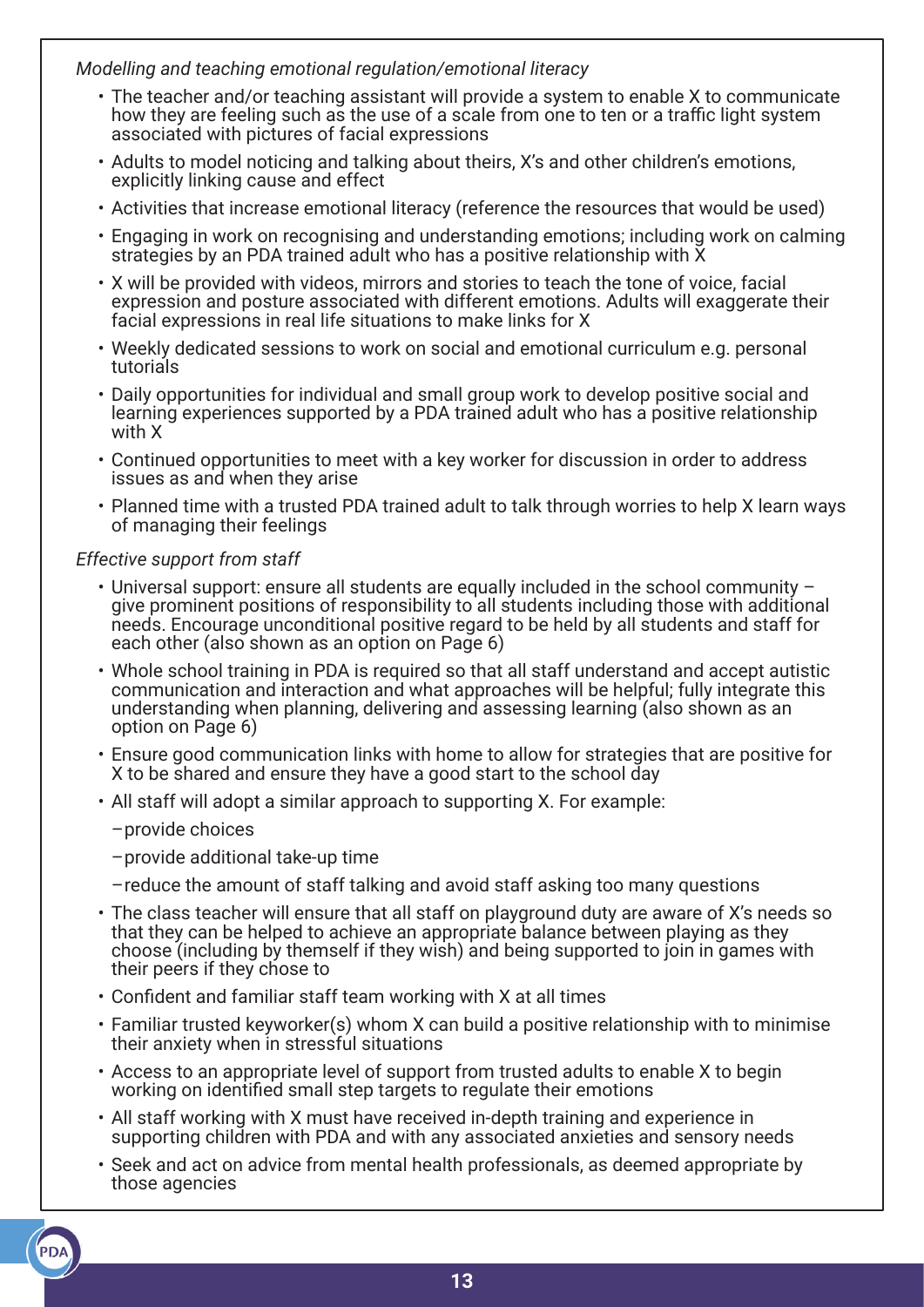- Provide daily access to key adult mentor, with whom X has developed a close, positive relationship. This should be someone X likes and trusts and who communicates to X a sense of valuing them as an individual
- All adults who work with X need to have an understanding PDA
- Ensure staff are aware of X's needs so that expectations are appropriate and demands minimised
- Ground rules need to be as few as possible (i.e. linked to safety) but then maintained using techniques such as passing responsibility (e.g. "I'm sorry but it's a health and safety requirement") de-personalising (through the use of imaginary characters, visual clarification etc.) and giving choices that allow a feeling of autonomy

#### **Section E outcome: To develop X's self-esteem.**

## **Section F strategies:**

- Using indirect strategies to increase self-esteem and engagement such as games and challenges built on interests
- X is given responsibilities that raise their self-esteem and build on their strengths
- The teacher and or teaching assistant will use lots of humour and ensure any demands are made indirectly. For example, the use of methods and phrases such as 'Please can you help me with this?', 'Please could you teach me?', 'I think I've made a mistake, can you help me find it?', 'Bet you can't…..' and 'I'll do x if you do y.'
- The teacher and/or teaching assistant will ensure that opportunities are provided in whole class and small group situations to reinforce that we all make mistakes
- Completing self-esteem activities with X to help them recognise their own individual strengths and interests
- Encourage X to increase their involvement in activities which are strengths, in order to boost X's sense of achievement and self-esteem
- Positive encouragement is required, however, this also needs to be carefully phrased so that it does not become demanding. "I" statements are likely to be helpful as they are harder for other people to argue with and do not carry demands e.g., "I like the way you have carried on trying with this, even though it's tricky."
- Adults working with X will need to provide positive feedback, particularly if X achieves something without, or with minimal, adult support. This will need to be presented in a way that X can hear e.g. via indirect affirmation rather than direct praise
- A regular updated passport or pen portrait for X, describing what they feel is important information about themself
- Both school and home to capitalise on X's strengths and provide X with opportunities to demonstrate this so that they experiences success frequently, which in turn will help improve their self-esteem

#### **Sensory and Physical**

#### **Section E outcome: For X to be able to manage and meet their own sensory needs.**

#### **Section F strategies:**

- A sensory diet with a menu of activities for X to choose from
- X should also be provided with a sensory box that they can access at regular intervals throughout the day
- A visual timetable, broken down into 'now' and 'next' within each sensory session. Provide X with some choice, for example, allowing X to choose the order in which they will need to complete the tasks